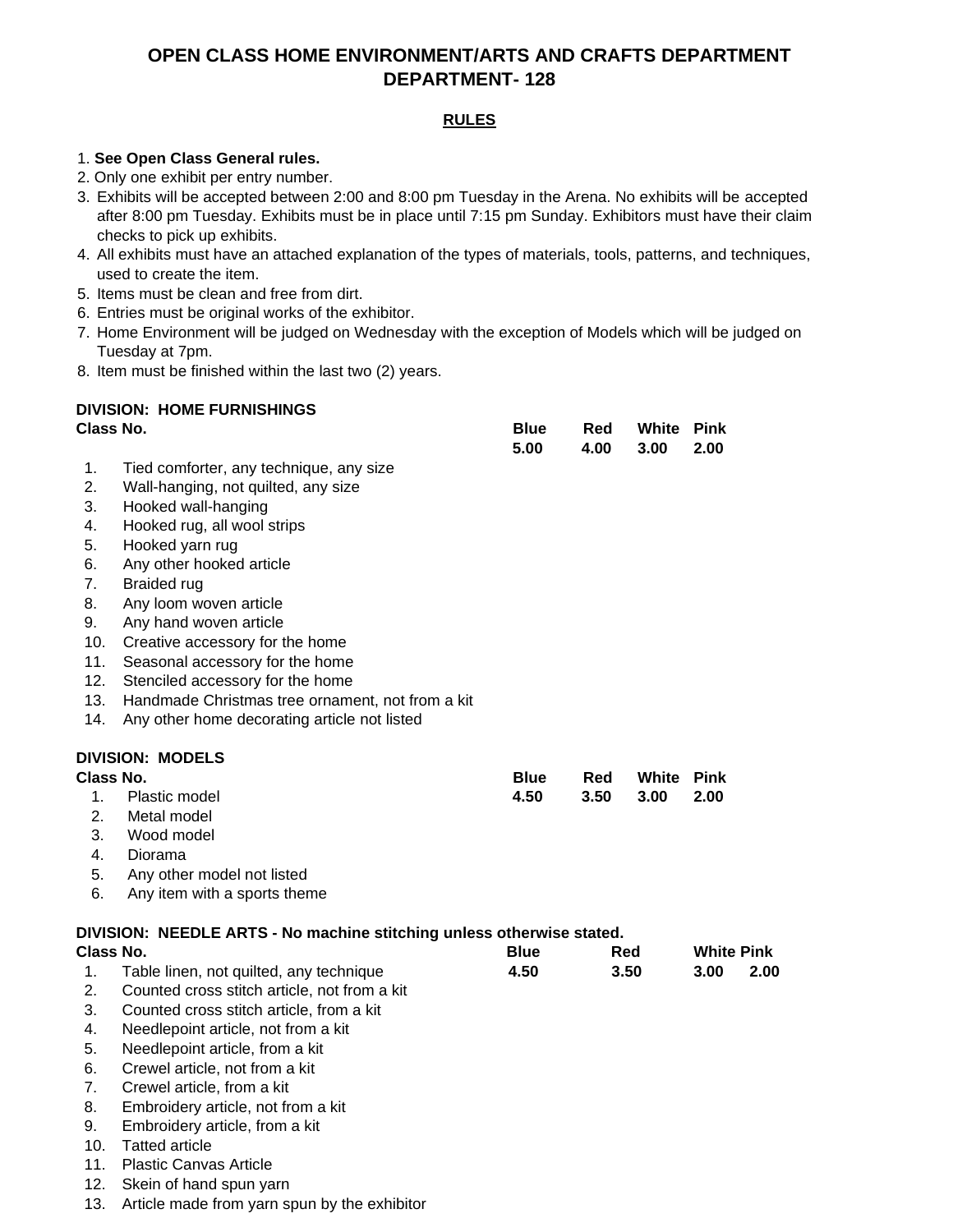- 14. Any machine embroidery article
- 15. Any other needle arts article not listed

### **DIVISION: ARTS & CRAFTS**

#### **Class No.**

| lass No.        |  | Blue Red White Pink |  |
|-----------------|--|---------------------|--|
| 1. Dressed Doll |  | 4.50 4.00 3.00 2.00 |  |

- 2. Porcelain Doll
- 3. Ceramic article-glazed/under glazed
- 4. Ceramic article-stained
- 5. Seasonal craft, any article
- 6. Beaded article
- 7. Basket, 14" high or less
- 8. Basket, over 14" high
- 9. Stuffed Toy (must be child safe)
- 10. Stuffed collectable (may or not be child safe)
- 11. Any other miniature article using miniature technique throughout
- 12. Any other craft not listed above

## **DIVISION: QUILTS/QUILTED ITEMS**

| Class No. | <b>Blue</b>         | <b>Red</b> White Pink |  |
|-----------|---------------------|-----------------------|--|
|           | 4.50 3.50 3.00 2.00 |                       |  |

- 1. Quilt, hand sewn top, hand quilted, made entirely by the exhibitor
- 2. Quilt, machine sewn top, hand quilted, made entirely by exhibitor
- 3. Quilt, hand sewn top, quilted on home sewing machine, made entirely by exhibitor
- 4. Quilt, machine sewn top, quilted on home sewing machine, made entirely by exhibitor
- 5. Quilt, machine sewn top, long arm machine quilted, made entirely by exhibitor
- 6. Quilt, appliqued, hand or machine, quilted by hand or machine
- 7. Quilt, any technique, made by more than one person (includes any commercial long arm quilting)
- 8. Quilt, 1<sup>st</sup> time exhibitor, has not previously exhibited anywhere
- 9. Quilt, restored or repaired, include photo of original quilt before makeover and explanation of work done on 3" x 5" card(s) made by exhibitor
- 10. Quilt, crib size, any technique, hand quilted, made by exhibitor
- 11. Quilt, crib size, any technique, machine quilted, made by exhibitor
- 12. Miniature quilts from 9-24 square inches maximum with miniature piecing implemented
- 13. Quilted wall-hanging, any technique, any size, made by exhibitor
- 14. Quilt made for Christmas or Holiday, any technique, machine or hand quilted, made by individual or group
- 15. Any quilt done in/by a quilting circle
- 16. Quilted item not listed
- 17. Quilted jacket or vest
- 18. Quilted tote or purse
- 19. Quilted table linen
- 20. Quilted pillow

### **Barn Quilt Division Rules:**

- 1.Due to display limitations, barn quilts cannot be on point (diamond shaped) and must be prepared for hanging.
- 2.Fabric barn quilt block must have backing, batting, and binding. Fabric block can be quilted or tied. Fabric

# block must be pieced, not appliqued. Fabric block can be hand-sewn or machine-sewn.

# **DIVISION: BARN QUILTS**

| Class No. |                                                                |  |                | <b>Blue Red White</b> | Pink |
|-----------|----------------------------------------------------------------|--|----------------|-----------------------|------|
|           |                                                                |  | 4.50 3.50 3.00 |                       | 2.00 |
|           | 1. Painted barn quilt on wood (2'x2' board, ready for hanging) |  |                |                       |      |

- 2. Painted barn quilt on acrylic (2'x2' board, ready for hanging)
- 3. Fabric barn quilt block (1'x1' square)